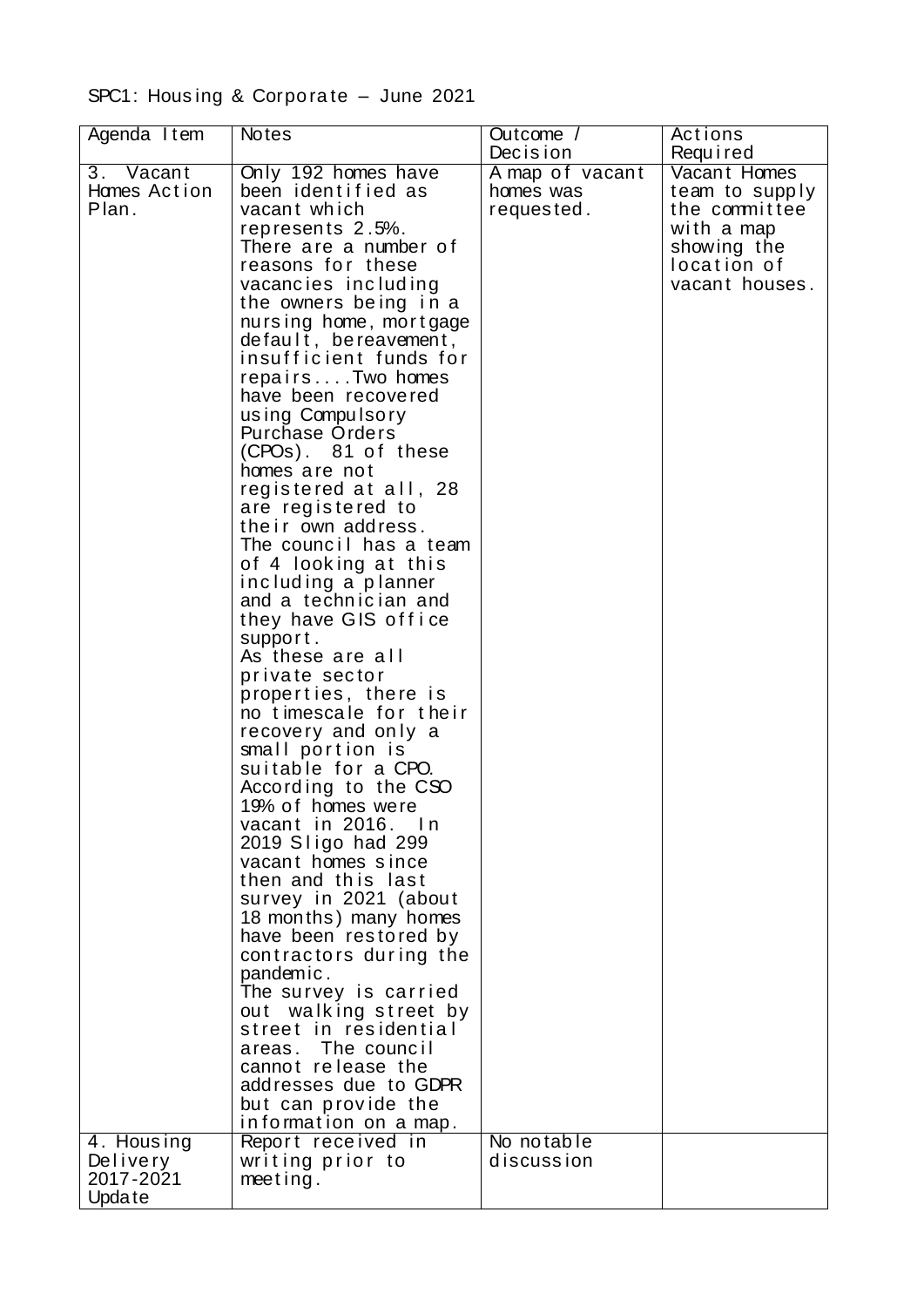| 5. Council<br>Land Bank                                                    | Report received in<br>writing prior to<br>meeting. Melinda<br>asked about land<br>that<br>has reverted to<br>scrubland and could<br>greenfield sites be<br>prioritised for<br>development?<br>Alan asked about the<br>potential sites in<br>Cranmore and<br>Ballymote. Will the<br>Land Development<br>Agency (LDA) look to<br>develop these?                                                                                                                                                                                                                                                                              | This can form<br>part of the<br>decision making<br>during the<br>screening<br>process to<br>determine use.<br>However the<br>urgent housing<br>need is a<br>factor.<br>Too small for<br>the LDA |                                                                                                                                                                                        |
|----------------------------------------------------------------------------|----------------------------------------------------------------------------------------------------------------------------------------------------------------------------------------------------------------------------------------------------------------------------------------------------------------------------------------------------------------------------------------------------------------------------------------------------------------------------------------------------------------------------------------------------------------------------------------------------------------------------|-------------------------------------------------------------------------------------------------------------------------------------------------------------------------------------------------|----------------------------------------------------------------------------------------------------------------------------------------------------------------------------------------|
| 6. Sligo<br>Housing and<br>Disability<br>Steering<br>Group<br>Presentation | Pamela Andison gave a<br>presentation. 5 year<br>plan.<br>Target of 15% of all<br>delivery should meet<br>disability<br>requirements. Housing<br>should be coupled with<br>care and support needs<br>- early matching.<br>Decongregation goals<br>for Cloonmahon Cregg:<br>2024.<br>Incorporate Universal<br>Design and Housing<br>First principles.<br>Disability training<br>for staff.<br>SCC 2265 houses (1286<br>in Ballymote, 250 in<br>Sligo Drumcliff and<br>729 in Sligo<br>Strandhill<br>Audit of approved<br>housing bodies housing<br>stock.<br>Deadline for final<br>submissions 5pm this<br>Friday (11 June) | *<br>see below                                                                                                                                                                                  | Pamela agreed<br>to forward her<br>presentation<br>slides to the<br>committee                                                                                                          |
| 7. Work Plan                                                               | The previously<br>circulated work plan<br>was passed with little<br>discussion.                                                                                                                                                                                                                                                                                                                                                                                                                                                                                                                                            | Threshold will<br>give a<br>presentation to<br>us in<br>September.<br>The Irish<br>Wheelchair<br>Association<br>(IWA) will make<br>a presentation<br>in December.                               | Threshold to<br>be invited to<br>give their<br>presentation<br>in September.<br><b>IWA To be</b><br>invited to<br>give their<br>presentation<br>in December<br>Pippa<br>contacted Jill |